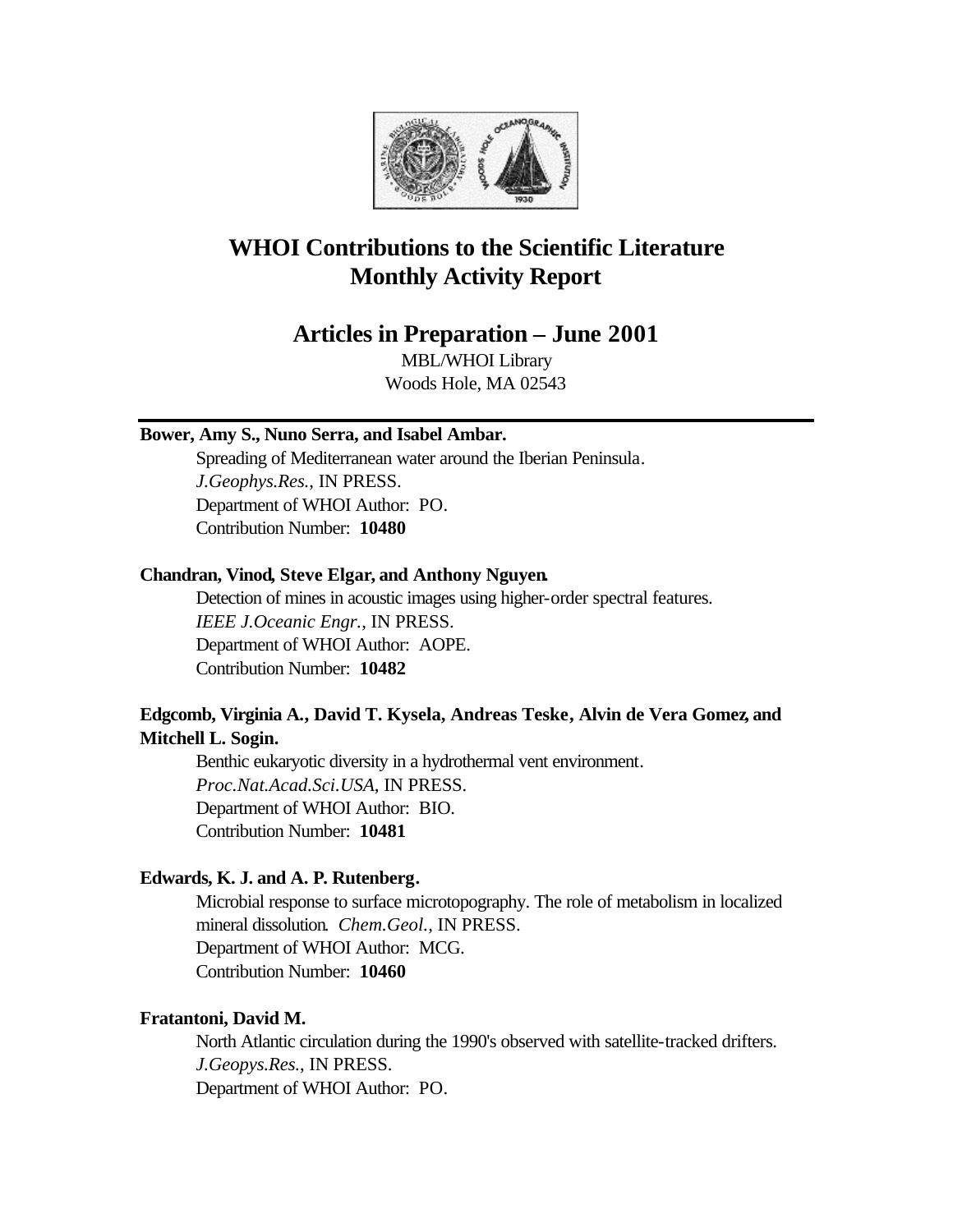Contribution Number: **10479**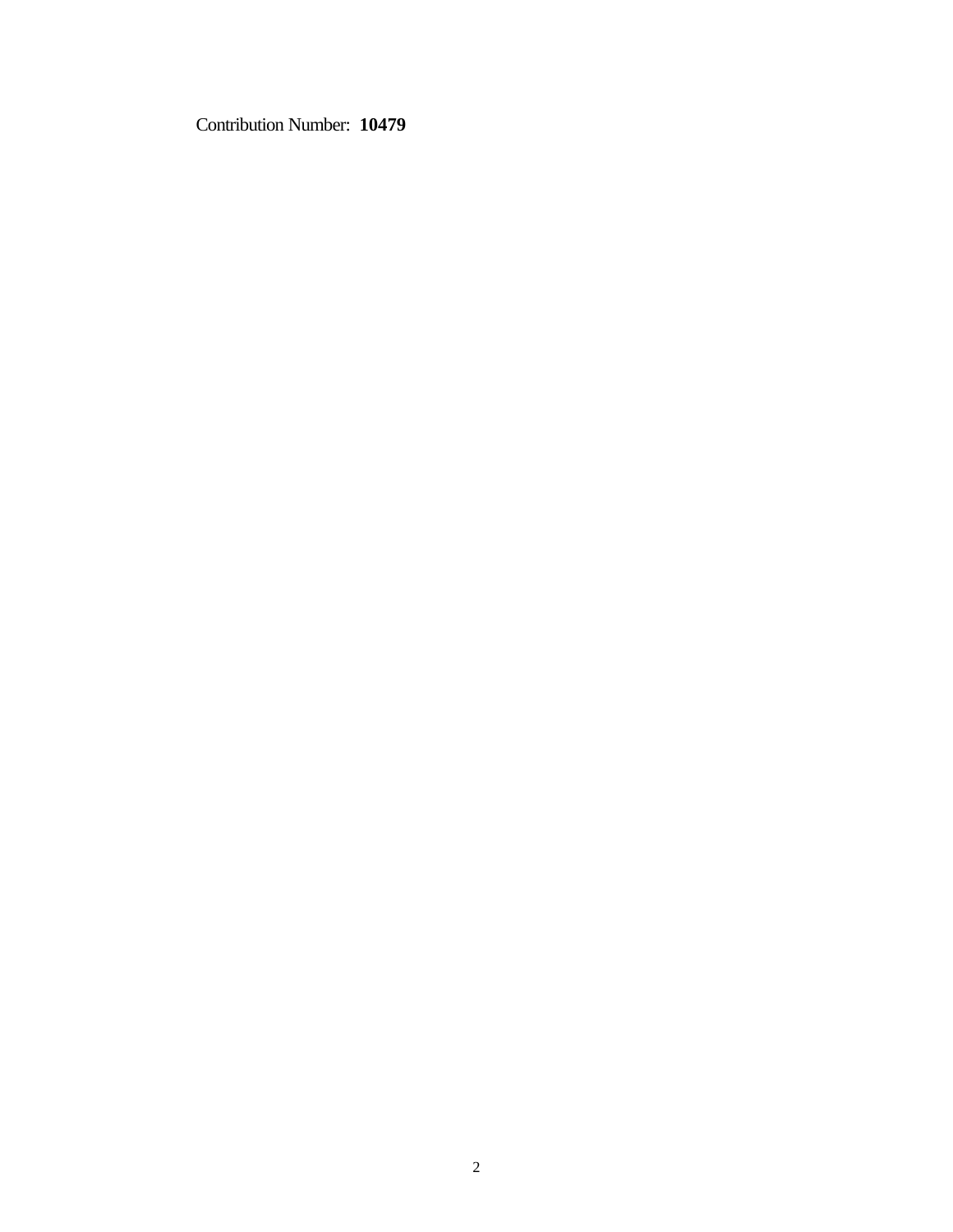#### **Huang, Rui Xin.**

Deep circulation in the South Atlantic induced by bottom-intensified mixing over the mid-ocean ridge. *J.Phys.Oceanogr.*, IN PRESS. Department of WHOI Author: PO. Contribution Number: **10476**

#### **Huang, Rui Xin.**

Decadal variability of the subtropical gyre - the three dimensional structure of perturbations induced by a point source. *J.Phys.Oceanogr.*, IN PRESS. Department of WHOI Author: PO. Contribution Number: **10477**

## **Kim, Eun-Young, Mark E. Hahn, Hisato Iwata, Shinsuke Tanabe, and Nobuyuki Miyazaki.**

Comparison of dioxin susceptibility between seals inhabiting freshwater and marine environments: Initial characterizaiton of Ah receptors in Baikal seals (*Phoca sibirica*) and harbor seals (*P. vitulina*). *Mar.Environ.Res.*, IN PRESS. Department of WHOI Author: BIO. Contribution Number: **10475**

#### **Solow, Andrew R., and Woollcott K. Smith.**

Testing for a changed segment in a dependent binary sequence. *Appl.Stat.*, IN PRESS. Department of WHOI Author: MPC. Contribution Number: **10469**

#### **St. Laurent, Louis C., John M. Toole, and Raymond W. Schmitt.**

Buoyancy forcing by turbulence above rough topography in the abyssal Brazil Basin. *J.Phys.Oceanogr.*, IN PRESS. Department of WHOI Author: PO. Contribution Number: **10478**

#### **Walker, Alison and Joseph Pedlosky.**

On the instability of meridional baroclinic currents. *J.Phys.Oceanogr.*, IN PRESS. Department of WHOI Author: PO. Contribution Number: **10472**